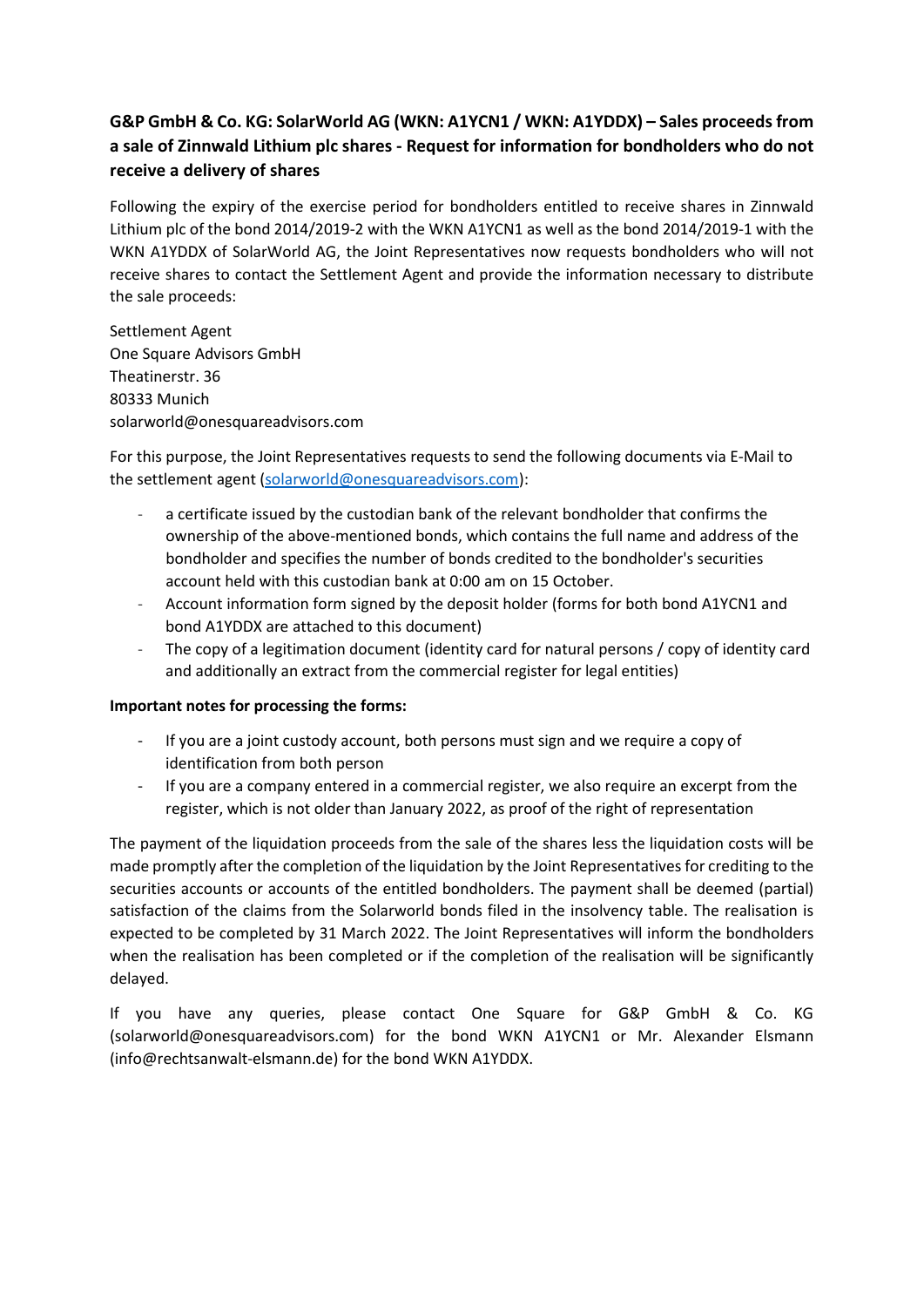**Contact** G&P GmbH & Co. KG Theatinerstr. 36 80333 Munich

Lawyer Alexander Elsmann Grafenberger Allee 120 40237 Duesseldorf

on behalf of the joint representative G&P GmbH & Co. KG for the Solarworld AG bond 2014/2019 Series 1017 with the WKN A1CYN1 and the joint representative lawyer Alexander Elsmann for the Solarworld AG bond 2014/2019 Series 1116 with the WKN A1YDDX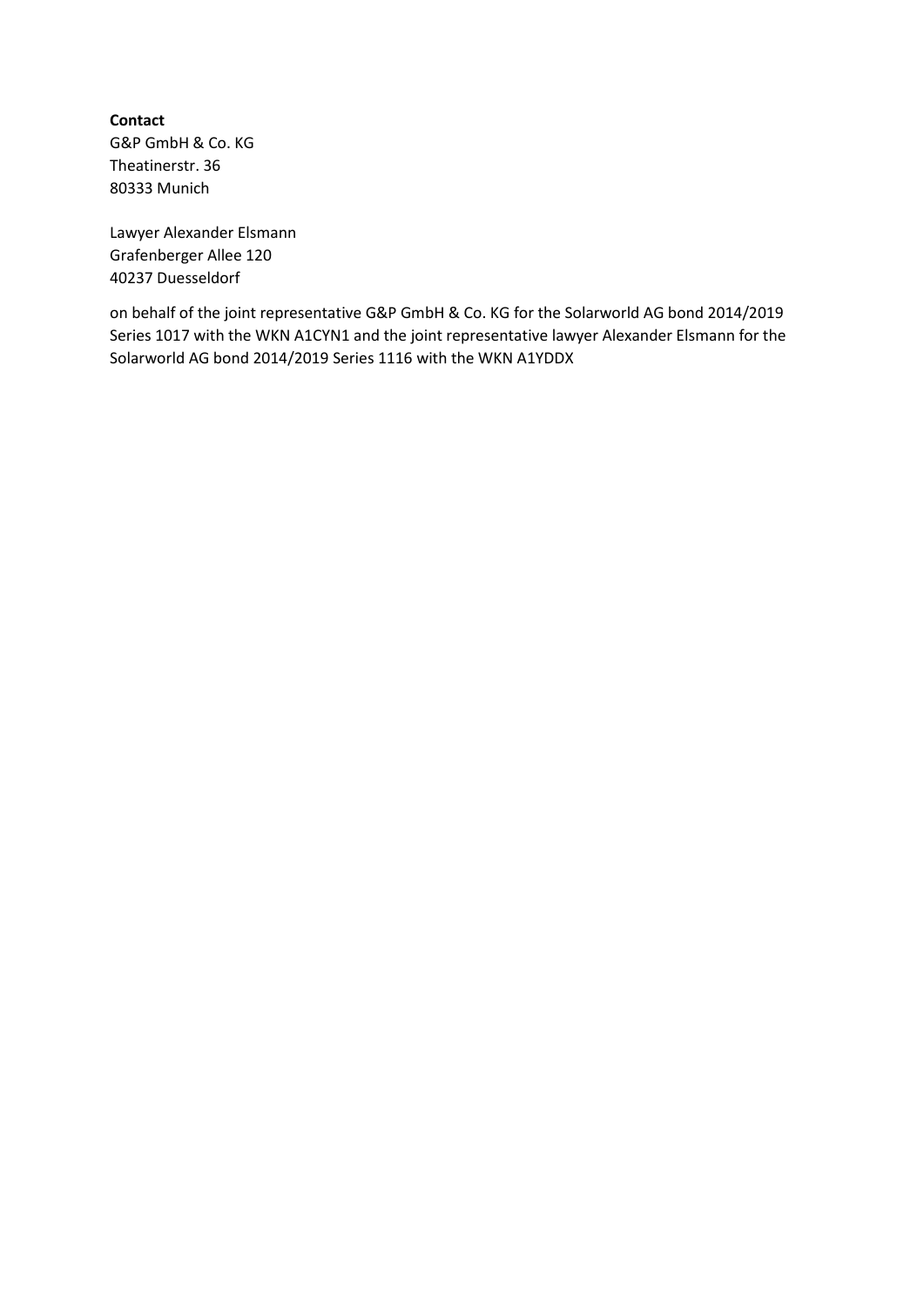**One Square**  Theatinerstr. 36 80333 München Deutschland E-Mail[: solarworld@onesquareadvisors.com](mailto:solarworld@onesquareadvisors.com)

| <b>KONTOINFORMATION</b>                                                                                                                                    | <b>ACCOUNT INFORMATION</b> |
|------------------------------------------------------------------------------------------------------------------------------------------------------------|----------------------------|
| betreffend die                                                                                                                                             | concerning the             |
| Anleihe 2014/2019 Serie 1116 (WKN: A1YDDX / ISIN: DE000A1YDDX6) der Solarworld - AG<br>(nachfolgend "die Anleihe" / hereinafter referred to as "the bond") |                            |
| Abschlagszahlung                                                                                                                                           | <b>Distribution</b>        |
| Hiermit beauftrage(n) ich/wir                                                                                                                              | Herewith I/we              |

*Name / Firma und Adresse des Anleihegläubigers / name /company name and address of the bondholder*

*\_\_\_\_\_\_\_\_\_\_\_\_\_\_\_\_\_\_\_\_\_\_\_\_\_\_\_\_\_\_\_\_\_\_\_\_\_\_\_\_\_\_\_\_\_\_\_\_\_\_\_\_\_\_\_\_\_\_\_\_\_\_\_\_\_\_\_\_\_\_\_\_\_\_*

den gemeinsamen Vertreter der Anleihe im instruct the joint representative of the bond in Insolvenzverfahren über das Vermögen der the insolvency proceedings concerning the assets Solarworld AG, Rechtsanwalt Alexander Elsmann, den anteiligen Verwertungserlös der auf meine/unsere Anleihen entfallenden Aktien der Lithium plc shares less realisation costs Zinnwald Lithium plc abzüglich anteiliger Verwertungskosten gem. der von meiner Bank zum Stichtag bestätigten Bestände an die unten angegebene Kontoverbindung auszuzahlen.

of Solarworld AG, Alexander Elsmann, to pay the proceeds from the realisation of the Zinnwald attributable to my holdings of the bond as confirmed by my custodian bank for the record date to the bank account listed below.

In meinem/unserem Depot wurden per 15. Oktober 2021 (0:00 Uhr) folgende Stückzahl der betreffenden Anleihe geführt:

As of 15 October 2021 (0:00 a.m. midnight), my/our securities account had been credited a number of

The payment is to be made to the following

Stück Bonds Bonds Bonds Bonds Bonds Bonds Bonds Bonds Bonds Bonds Bonds Bonds Bonds Bonds Bonds Bonds Bonds Bonds Bonds Bonds Bonds Bonds Bonds Bonds Bonds Bonds Bonds Bonds Bonds Bonds Bonds Bonds Bonds Bonds Bonds Bonds

account:

Die Auszahlung soll auf folgendes Konto getätigt werden:

Kontoinhaber: \_\_\_\_\_\_\_\_\_\_\_\_\_\_\_\_

IBAN: \_\_\_\_\_\_\_\_\_\_\_\_\_\_\_\_

BIC: \_\_\_\_\_\_\_\_\_\_\_\_\_\_\_\_

| IBAN: |  |  |
|-------|--|--|
|       |  |  |
| BIC:  |  |  |

Account holder: \_\_\_\_\_\_\_\_\_\_\_\_\_\_\_\_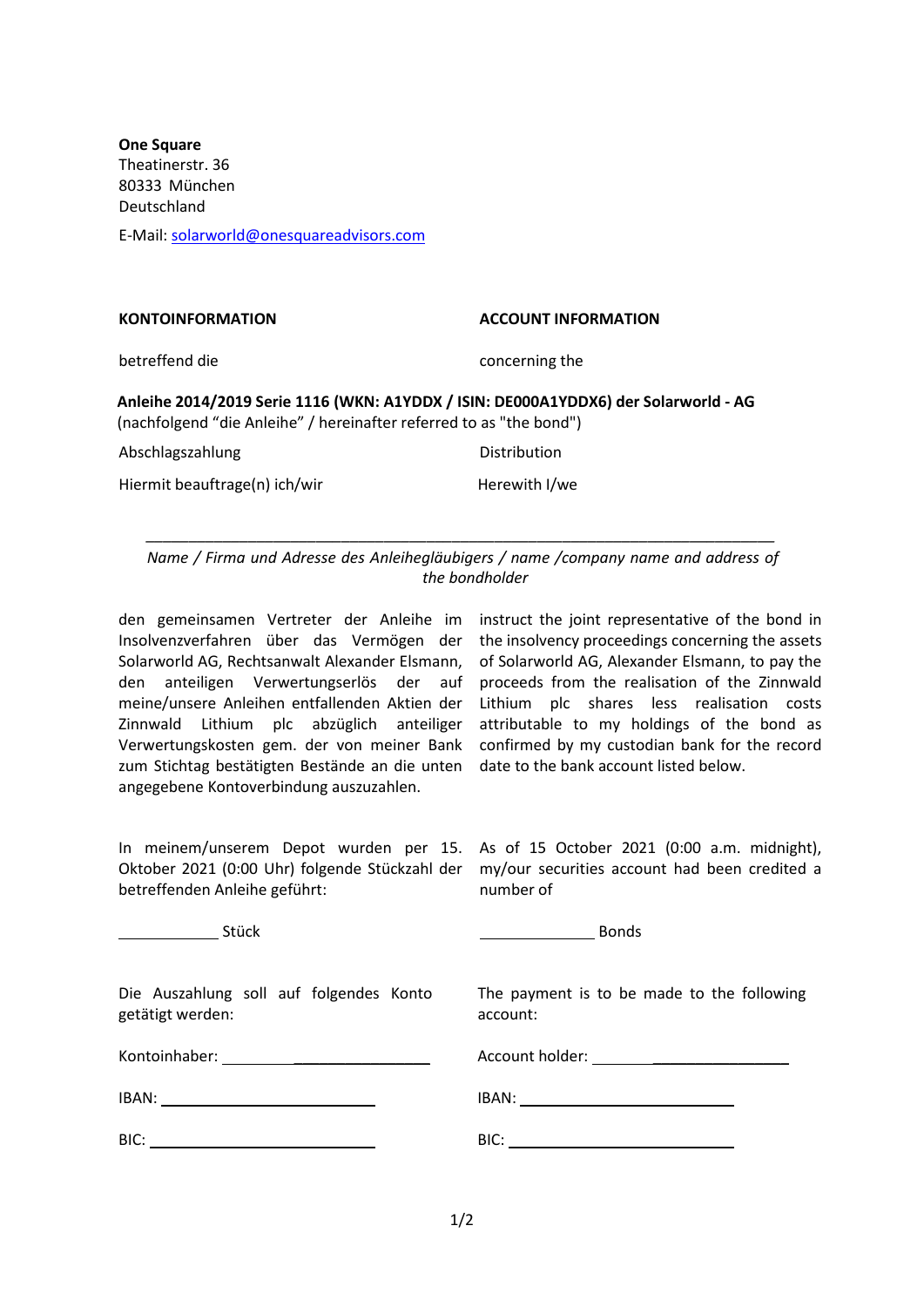**Juristische Personen müssen zur Wirksamkeit dieses Schreibens einen Nachweis der Vertretungsberechtigung durch den Unterzeichnenden beilegen.**

**Bei natürlichen Personen bitten wir um die Übersendung einer Personalausweiskopie der Depotinhaber.**

Ich versichere, dass die Angaben in dieser Kontoinformation und den beigefügten Anlagen vollständig, wahr und richtig sind.

Mir ist bewusst, dass unvollständige oder unrichtige Angaben strafrechtliche Konsequenzen nach sich ziehen können.

Ich bin mir dessen bewusst, dass ich selber die steuerlichen Auswirkungen der Gewährung der auf meine/unsere Anleihen entfallenden Aktien der Zinnwald Lithium plc sowie der Erzielung des Veräußerungserlöses hieraus prüfen muss. Es kann sich um steuerpflichtiges Einkommen handeln das von mir als Anleiheinhaber selbständig im Rahmen der gesetzlichen Bestimmungen zu versteuern ist. Insbesondere ist ein etwaiger Kursgewinn ggf. zu versteuern. Der gemeinsame Vertreter hat darauf hingewiesen, dass Quellensteuer/Abgeltungssteuer nicht einbehalten wurde.

Nur die deutsche Version dieser Kontoinformation ist rechtlich verbindlich. Die englische Übersetzung ist nicht verbindlich.

**In order for this letter to be effective, legal persons must enclose proof of the signatory's power of representation.**

**For natural persons, we request that a copy of the custody account holder's identity card be sent to us.**

I certify that the information provided in this account information and the enclosed attachments is complete, true and correct.

I am aware that incomplete or incorrect information may result in criminal prosecution.

I am aware that I myself must examine the tax implications of the realisation proceeds for the shares in Zinnwald Lithium plc attributable to my/our Bonds. This may be taxable income which is to be taxed independently by me as bondholder within the framework of the statutory provisions. In particular, any capital gain may be taxable. The joint representative has pointed out that withholding tax / final withholding tax has not been withheld.

The German version of this account information is legally binding. The English translation is for convenience only.

(Anleihegläubiger)

\_\_\_\_\_\_\_\_\_\_\_\_\_\_\_\_\_\_\_\_\_\_\_\_

\_\_\_\_\_\_\_\_\_\_\_\_\_\_\_\_\_\_\_\_\_\_\_\_

\_\_\_\_\_\_\_\_\_\_\_\_\_\_\_\_\_\_\_\_\_\_\_\_

(Bondholder)

\_\_\_\_\_\_\_\_\_\_\_\_\_\_\_\_\_\_\_\_\_\_\_\_

\_\_\_\_\_\_\_\_\_\_\_\_\_\_\_\_\_\_\_\_\_\_\_\_

\_\_\_\_\_\_\_\_\_\_\_\_\_\_\_\_\_\_\_\_\_\_\_\_

(Ort und Datum)

(Place and Date)

(Unterschrift (Stempel))

(Signature (Stamp))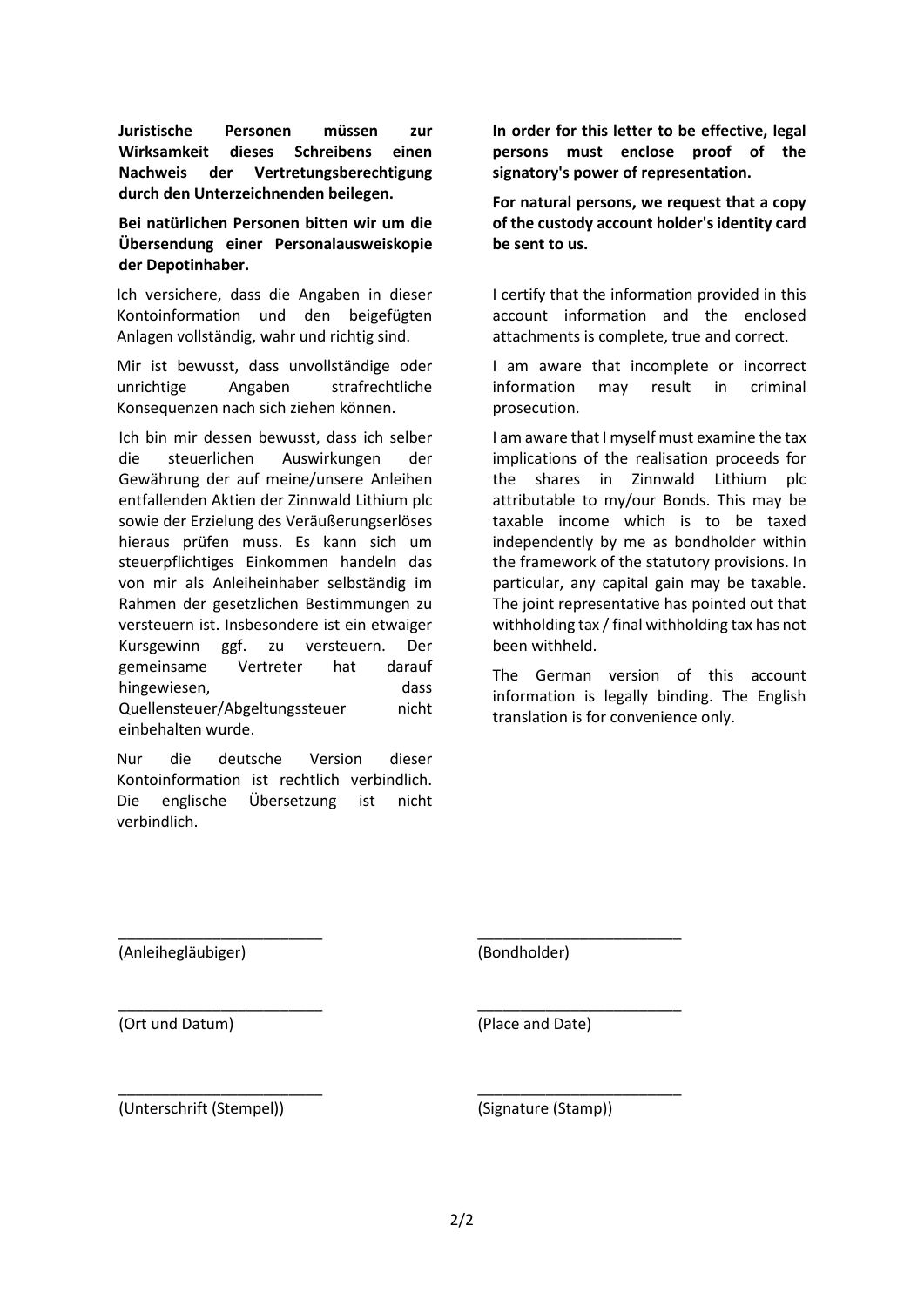**One Square**  Theatinerstr. 36 80333 München Deutschland E-Mail[: solarworld@onesquareadvisors.com](mailto:solarworld@onesquareadvisors.com)

#### **KONTOINFORMATION ACCOUNT INFORMATION**

betreffend die concerning the concerning the

### **Anleihe 2014/2019 Serie 1017 (WKN: A1YCN1/ ISIN: DE000A1YCN14) der Solarworld - AG** (nachfolgend "die Anleihe" / hereinafter referred to as "the bond")

Abschlagszahlung Distribution

Hiermit beauftrage(n) ich/wir Herewith I/we

*Name / Firma und Adresse des Anleihegläubigers / name /company name and address of the bondholder*

*\_\_\_\_\_\_\_\_\_\_\_\_\_\_\_\_\_\_\_\_\_\_\_\_\_\_\_\_\_\_\_\_\_\_\_\_\_\_\_\_\_\_\_\_\_\_\_\_\_\_\_\_\_\_\_\_\_\_\_\_\_\_\_\_\_\_\_\_\_\_\_\_\_\_*

den gemeinsamen Vertreter der Anleihe im instruct the joint representative of the bond in the Insolvenzverfahren über das Vermögen der Solarworld AG, die G&P GmbH & Co. KG, den anteiligen Verwertungserlös der auf meine/unsere Anleihen entfallenden Aktien der Zinnwald Lithium Lithium plc shares less realisation costs plc abzüglich anteiliger Verwertungskosten gem. der von meiner Bank zum Stichtag bestätigten Bestände an die unten angegebene date to the bank account listed below. Kontoverbindung auszuzahlen.

insolvency proceedings concerning the assets of Solarworld AG, G&P GmbH & Co. KG, to pay the proceeds from the realisation of the Zinnwald attributable to my holdings of the bond as confirmed by my custodian bank for the record

betreffenden Anleihe geführt:

In meinem/unserem Depot wurden per 15. As of 15 October 2021 (0:00 a.m. midnight), Oktober 2021 (0:00 Uhr) folgende Stückzahl der my/our securities account had been credited a number of

Stück and the study of the study of the Bonds Bonds

Die Auszahlung soll auf folgendes Konto getätigt werden:

Kontoinhaber: **with the control of the control of the control of the control of the control of the control of the control of the control of the control of the control of the control of the control of the control of the con** 

IBAN: \_\_\_\_\_\_\_\_\_\_\_\_\_\_\_\_

| BIC: |  |
|------|--|
|      |  |

The payment is to be made to the following account:

Account holder: **with a set of the set of the set of the set of the set of the set of the set of the set of the set of the set of the set of the set of the set of the set of the set of the set of the set of the set of the** 

IBAN: \_\_\_\_\_\_\_\_\_\_\_\_\_\_\_\_